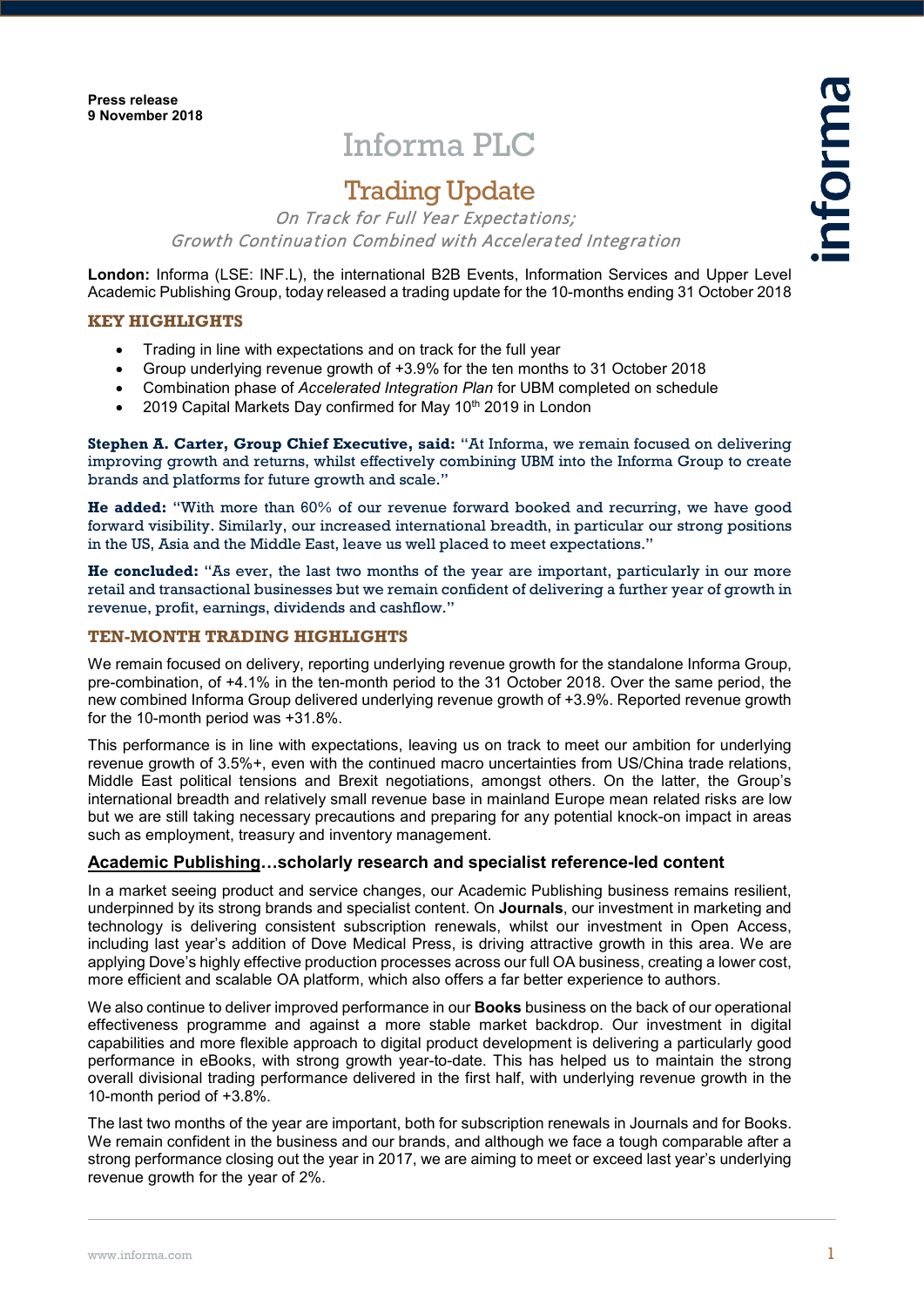# **Global Exhibitions…international B2B platforms for trade and commerce**

Despite the many activities associated with the combination, we remain equally focused on delivering our targets within the historical Informa Exhibitions business, where we continue to trade well.

Underlying growth in the 10-month period was +6.9%, slightly lower than the six-month run-rate of +7.3%, reflecting the usual seasonality of our business, with fewer fast-growing major brands in the second half of the year. Those major brands that have run have performed well, with notable recent highlights including in **Agriculture** (*Farm Progress*), **Health & Nutrition** (*SupplySide West*) and **International Yachting** (*Monaco Yacht Show*).

This puts us firmly on track to meet our target of between 6% and 6.5% growth for 2018, and continued strong advanced bookings into 2019 also give us confidence the existing Global Exhibitions business can maintain growth levels and margins ahead of the wider Exhibitions market.

#### **Knowledge & Networking…international B2B communities for learning and engagement**

Our strategy to focus the business around major brands in our three core end markets of **Global Finance**, **Life Sciences** and **TMT** continues to deliver a steady improvement in performance, with underlying revenue growth in the first 10 months of the year of +1.0%, up from the +0.5% reported in the first half.

Our investment in upgrading technology platforms and strengthening our digital capabilities is broadening our mix of revenue in the business and improving customer retention. This has helped to deliver some particularly strong recent performances in **Global Finance** (*SuperReturn International, Inside ETFs*) and **Life Sciences** (*Biotech Showcase, TIDES*).

The last two months of the year remain important and the transactional nature of the business means that even with improved mix and vertical focus, we trade all the way through to year-end. However, the strength of our brands and improved customer propositions are delivering strong pacing on delegate numbers and sponsorship, which gives us confidence we can maintain our current momentum and deliver underlying growth of 1-2% for the full year.

### **Business Intelligence…specialist B2B insight and intelligence**

We continue to build on the foundations laid down by the *Growth Acceleration Plan*, which led to a wholesale restructuring of the business to refocus on customers and their end markets, a refresh of our talent and capabilities and major investment to strengthen our core products and platforms.

This has delivered steady improvement in performance, taking a business that was in consistent revenue decline to one with a portfolio of strong brands and businesses, all in growth to varying degrees. This is evident in the 10-month performance, with underlying revenue growth of +2.4% reflecting consistent subscription renewals and continued growth across contingent products and services such as Consulting and Marketing Services.

With the business performing consistently, it is a natural moment to start to put more focus on those areas where there is the greatest opportunity for long-term growth and scale. This is leading to more proactive portfolio management, and today we are announcing that exclusive discussions are underway regarding the sale of our **Agribusiness** portfolio and *IGM*, our Credit and FX markets information business. This will leave us more focused on attractive end markets such as Pharma, Retail Banking and Maritime where we have strong brands and market positions.

The existing portfolio of businesses is targeting underlying revenue growth of between 2.5% and 3.0% for the year, up from 2.2% in 2017.

### **UBM Brands and Businesses**

Since the summer, we have moved quickly to implement the *AIP*, in order to reduce uncertainty and maintain operational momentum in UBM's brands and businesses. This has been achieved with minimal revenue leakage, reflected in robust trading, bar ongoing weakness in the **Fashion** business. The absence of any performance discount is testament to the positive and collaborative attitude of UBM colleagues, the spirit of combination and the exciting potential of the new emerging business.

In contrast to the old Informa portfolio, the second half of the year includes a greater proportion of UBM's major brands and so tends to be seasonally stronger. As we combine teams and finalise operating structures, we remain focused on the performance of these key brands and this is leading to a steadily improving growth trend as the year progresses.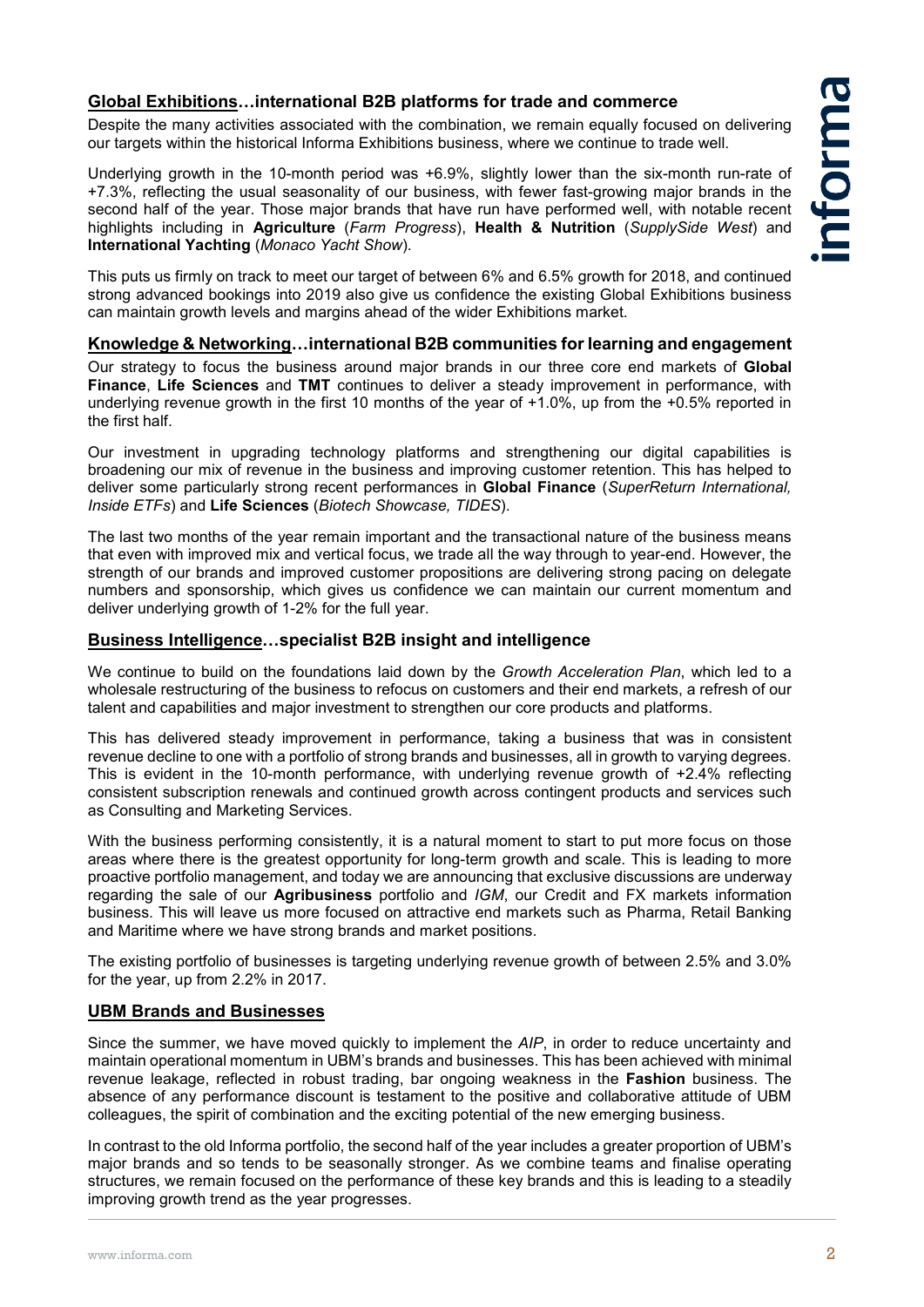The 10-month pro-forma underlying revenue growth of the UBM businesses was +2.3%, up from +1.1% reported for the first six months of the year. Within the Events, business, underlying revenue growth was +3.4%, reflecting strong performances in **Pharma** (*CPhI Worldwide*), **Technology** (*Black Hat*) and **Lifestyle & Brands** (*Furniture China*). Revenue in **Other Marketing Services** was -5.5% after 10 months.

We remain equally focused on delivery through the last two months of the year and with strong forward bookings in verticals such as **Beauty** (*Cosmoprof Asia*), **Pharma** (*CPhI India*) and **Advanced Manufacturing** (*Manufacturing Indonesia*), we are confident we can deliver on 2018 expectations for the UBM business of around 3% growth overall and c.4% growth in **Events**.

#### **2018: COMBINATION & COMPLETION**

The focus for the Informa Group in 2018 has been to maintain a positive trading performance and effectively combine UBM into the Informa Group, enabling us to enter 2019 as a single, scale international Group, positioned to reap the full benefits of strong market positions.

Our one-year phased *Accelerated Integration Plan* ("*AIP*") is delivering this, with most parts of the programme due to be completed this year:

- **AIP Operating Model:** The allocation of UBM's businesses and teams into the Informa operating structure is largely complete. In Asia, Informa's business has been folded into the existing UBM operating structure. In EMEA and the Americas (North and South), UBM's businesses have been combined into Informa's existing vertical and regional structures.
- **AIP Leadership & Talent:** More than 100 Senior Management appointments have been confirmed for the combined group and wider team structures and reporting lines are also largely finalised. This ensures vertical/regional teams will have clear ownership of 2019 targets and objectives.
- **AIP Progressive Portfolio Management:** Our programme of activity to increase the focus on verticals and businesses where we have strong market positions and greater opportunities for growth and scale, is underway. We are engaged with prospective buyers for specific parts of our Information Services business, including our **Agribusiness** portfolio and **IGM**, part of our **Finance** information business. More details will be provided either before or within our full year results but we continue to see up to £150m of revenue (c5% of Group) potentially within scope.
- **AIP Synergies:** As team structures and reporting lines have been confirmed, we are addressing obvious areas of overlap and duplication, reducing run-rate costs. This puts us on track to meet our current cost synergy target of at least £50m in-year in 2019, rising to a £60m run rate by end 2020 and £75m by end 2021 (targets are pre-reinvestment into Fashion *Growth Acceleration Plan*).

After cost synergies, come revenue opportunities. Some are more immediate than others, with cross-marketing initiatives likely to have a positive impact from 2019. We also see attractive digital opportunities over time, as we start to use our international scale to greater effect. To this end, we have appointed and resourced a dedicated Senior Executive to pursue Digital Services revenue growth in the Global Exhibitions Division. John Van der Valk, who was previously Managing Director of the CPhI portfolio within UBM, will lead this programme globally.

• **AIP Fashion** *Growth Acceleration Plan***:** Our restructuring programme in Fashion is well underway following the appointment of a new Managing Director of the Fashion Exhibitions business in September (Mark Temple-Smith, previously Commercial Director for Informa Exhibitions). He is leading an experienced team with strength-in-depth and together they have quickly set about improving key areas including customer relations, pricing, brand positioning, in-event experience and digital marketing.

# **2019: AMBITION & CREATION**

Since 2013, the strategy of the Informa Group has been to focus and organise the business around our customers and end-markets, whilst investing to build the capabilities and platforms for long-term sustainable growth and scale.

As part of this, we have been focused on building a scale, international position in Exhibitions through both strong underlying growth and targeted expansion, latterly through the combination with UBM.